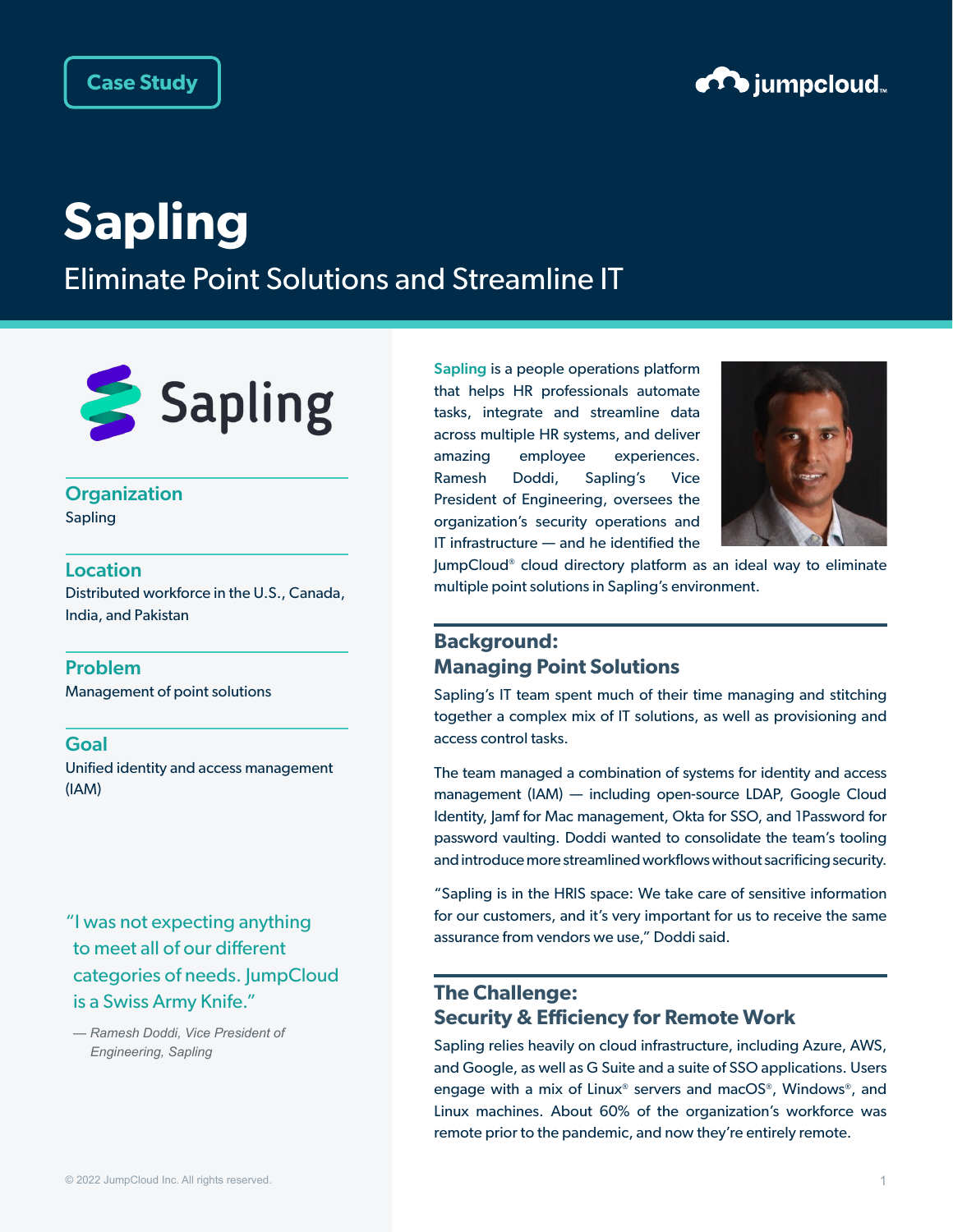Doddi and his team needed a solution to consolidate and simplify their IT stack, as well as manage remote users and devices. They also needed a solution that would help them achieve SOC 2 compliance and maintain stringent controls to protect customer data.

Before finding JumpCloud's all-in-one access control and device management platform, the team evaluated point solutions as the best option. However, Doddi realized that he could select a comprehensive solution so internal teams could spend more time working on their own platform rather than on stitching together IT tools.

"Our competency is enabling people to build the best companies — through our people operations platform," Doddi said. "I thought this was the best use of time."

## **The Solution: 'Swiss Army Knife'**

When Doddi found JumpCloud, he realized he could use it to eliminate solutions in Sapling's stack, including LDAP, SSO, and Apple MDM.

Now, Doddi and the team use [JumpCloud's MDM](https://jumpcloud.com/blog/apple-mdm) to secure much of their fleet, which is majority macOS. JumpCloud MDM is a key part of their security tooling, particularly now that their workforce is entirely remote.

"Mobile systems are very fluid, and they walk away, whether someone steals it, you drop it in the train station, or forget it somewhere else — these things happen," Doddi said. "To eliminate the risk of that, we have a multi-layer approach."

In addition to MDM, they use JumpCloud's [pre-built Policies](https://jumpcloud.com/product/policies) to secure the entire fleet with various controls, such as disabling external storage devices. They use the premium Directory Insights™ feature both for proactive auditing and to build reports for regulatory compliance schema. [Directory Insights](https://jumpcloud.com/product/directory-insights) gives IT administrators a 360° view of user and administrator events and authentications across their connected services.

The Sapling team uses Directory Insights to monitor user activity, track user access patterns, and verify that new users or existing users who change roles have proper access rights.

Doddi also uses JumpCloud to require multi-factor authentication (MFA) at high-value access points, including user machines and cloud infrastructure.

"Without any extra hardware, I can require two-factor authentication, and I can enforce it very fast," Doddi said.

#### Implementation: 'It Was Very Fast'

Doddi had an easy time implementing JumpCloud, particularly because he set up a JumpCloud Free account and used it to test the platform's full functionality for free. By the time Sapling decided to use JumpCloud officially, Doddi imported users from G Suite using JumpCloud's directory integration and got everything up and running quickly.

Now users enter the same core credentials to access their machines, User Portals and SSO applications, G Suite accounts, and most other IT resources.

 $\left( 6 \right)$ We are a team of 50 people, globally spread, and within one week everybody was in JumpCloud and it was very fast.

*— Ramesh Doddi, Vice President of Engineering*

## **The Result**

JumpCloud enabled the Sapling team to be both more efficient and more cost effective.

"Picking the best-of-breed tool in each area sounds good because you can get the best from each, but the problem is that you need to have enough experts," Doddi said. "Instead of one person, you need to train three people in three different areas, and then afterward you need to build leadership around it. The cost footprint around it grows. We also had unused utilities — and we couldn't justify the financials."

The team once spent more than 60 hours a month on provisioning and onboarding activities — which Doddi said is exponentially reduced now. They now provision users' core identities to devices and other connected IT resources seamlessly, and easily adjust access permissions for individual users via group-based controls.